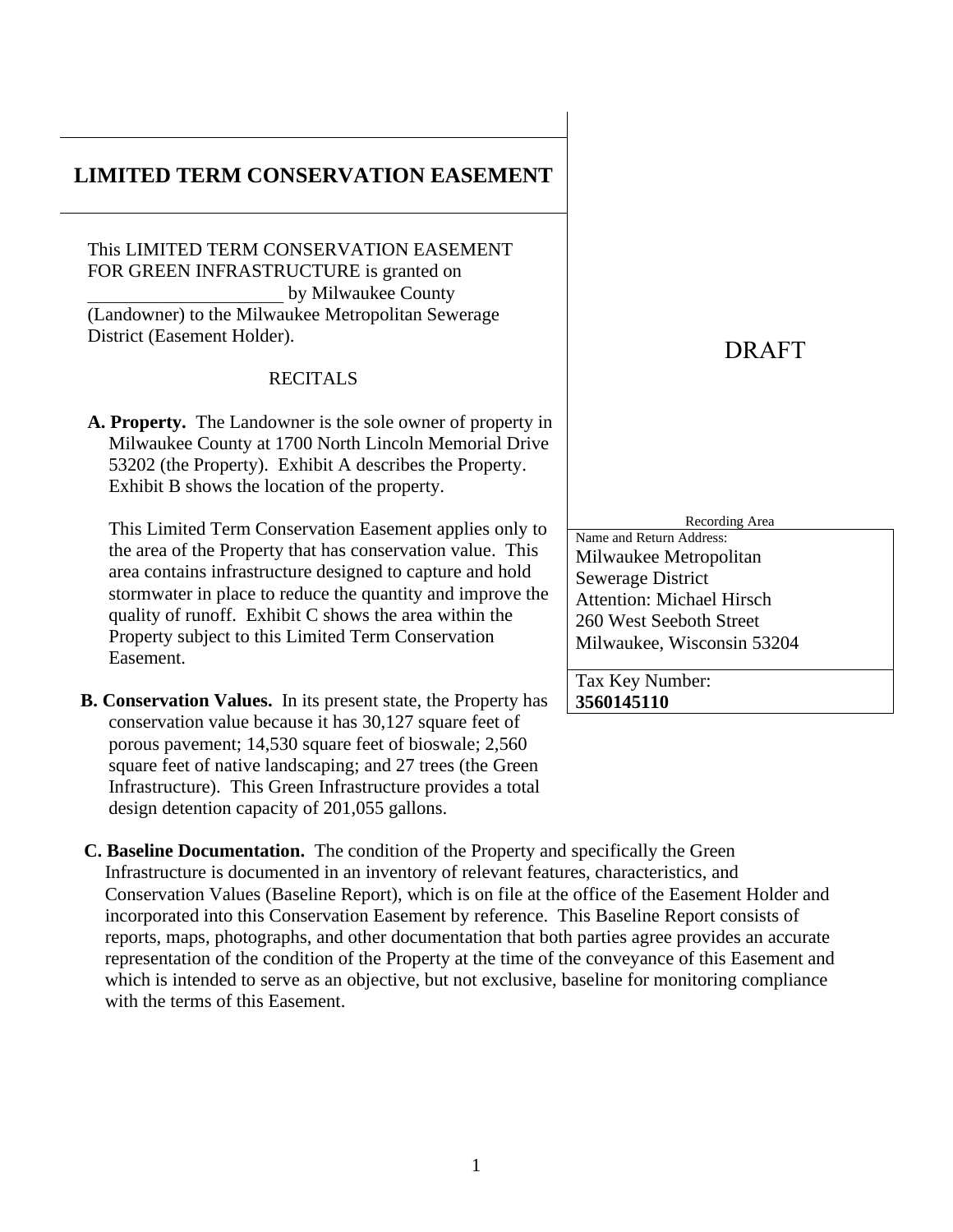- **D. Public Policies.** The preservation of the Conservation Values of the Property will serve the public policy set forth in Section 700.40 of the Wisconsin Statutes, which provides for the creation and conveyance of conservation easements to protect the natural, scenic, and open space values of real property; assure its availability for agriculture, forestry, recreation, or open space uses; protect natural resources; maintain or enhance air and water quality; and preserve archaeological sites.
- **E. Qualified Organization.** The Easement Holder is qualified to hold conservation easements under Section 700.40(1)(b) because it is a governmental body empowered to hold an interest in real property under the laws of the State of Wisconsin.
- **F. Conservation Intent.** The Landowner and Easement Holder share the common purpose of preserving the Conservation Values for a period of twenty years. The Landowner intends to place restrictions on the use of the Property to protect those Conservation Values. In addition, the Landowner intends to convey to the Easement Holder and the Easement Holder agrees to accept the right to monitor and enforce these restrictions.
- **G. Funding Provided by Easement Holder.** The Easement Holder has provided funding to the Landowner for the installation of the Green Infrastructure. The Landowner acknowledge the receipt and sufficiency of this funding.

#### GRANT OF CONSERVATION EASEMENT

In consideration of the facts recited above, the mutual covenants contained in this Easement, the funding provided by the Easement Holder, and the provisions of Section 700.40 of the Wisconsin Statutes, the Landowner voluntarily conveys to the Easement Holder a Conservation Easement (the Easement) for a period of twenty years on the Property. This Easement consists of the following terms, rights, and restrictions:

- **1. Purpose.** The purpose of this Easement is to require the Landowner to keep, preserve, and maintain the Green Infrastructure installed on the Property.
- **2. Effective Dates.** This Easement becomes effective upon execution and terminates twenty years later on \_\_\_\_\_\_\_\_\_\_\_\_\_\_\_\_\_\_\_.
- **3. Recording of Easement.** The Easement Holder will record this Easement at the Easement Holder's expense.
- **4. Operation and Maintenance.** The Landowner will operate and maintain the Green Infrastructure so that it remains functional for the entire term of this Easement. The Landowner is solely responsible for operation, maintenance, and evaluating performance.
- **5. Additional Reserved Rights of the Landowner.** The Landowner retains all rights associated with ownership of the Property, including the right to use the Property, and invite others to use the Property, in any manner that is not expressly restricted or prohibited by the Easement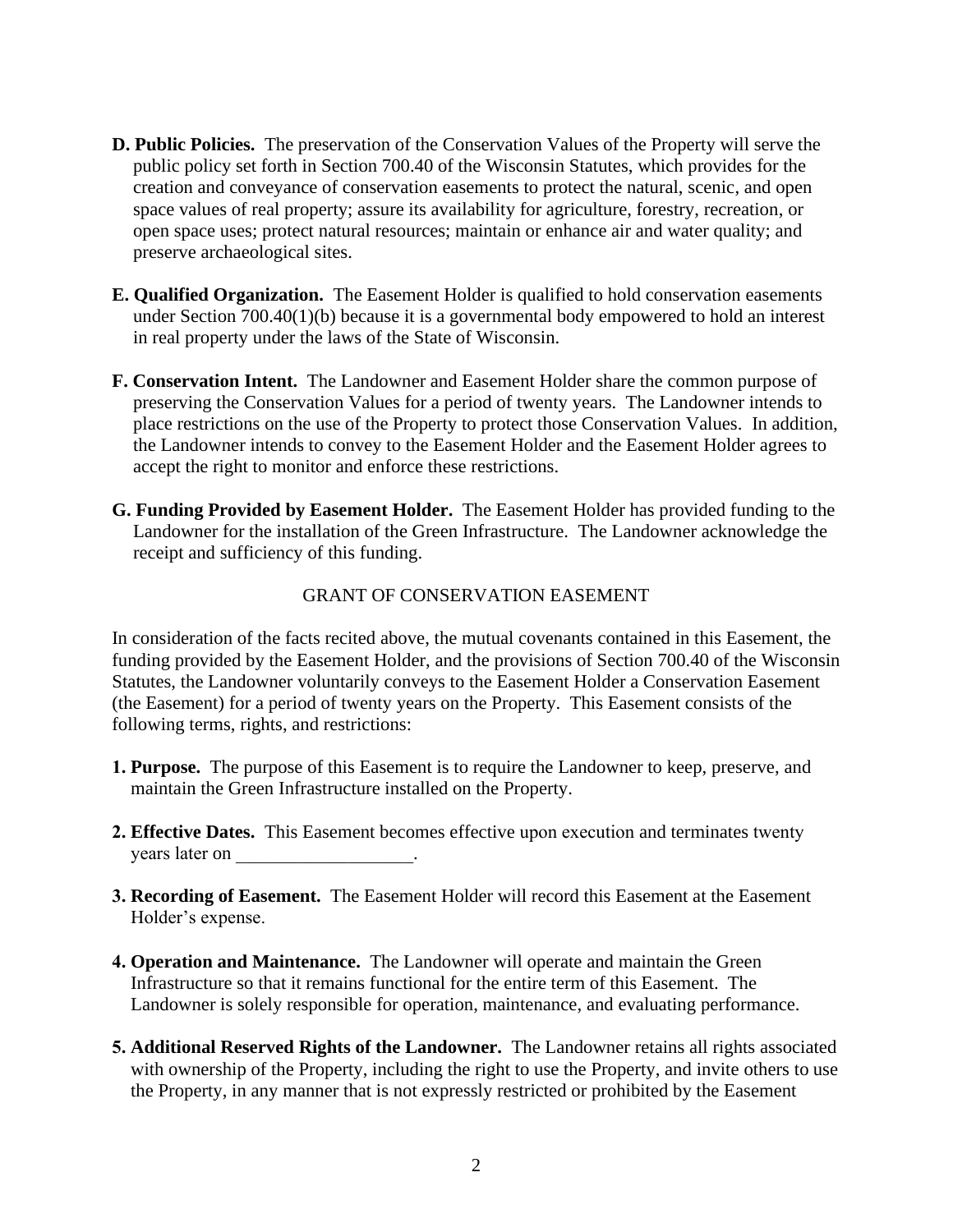or inconsistent with the purpose of the Easement. However, the Landowner may not exercise these rights in a manner that would adversely impact the Conservation Values of the Property. The Landowner expressly reserves the right to sell, give, bequeath, mortgage, lease, or otherwise encumber or convey the Property, subject to the following conditions.

- 5.1 The encumbrance or conveyance is subject to the terms of this Easement.
- 5.2 The Landowner incorporates the terms of this Easement by reference in any subsequent deed or other legal instrument by which the Landowner transfers any interest in all or part of the Property.
- 5.3 The Landowner notifies the Easement Holder of any conveyance in writing within fifteen days after the conveyance and provides the Easement Holder with the name and address of the recipient of the conveyance and a copy of the legal instrument transferring rights.
- 5.4 Failure of the Landowner to perform any act required in Subparagraphs 5.2 and 5.3 does not impair the validity of this Easement or limit its enforceability in any way.
- **6. Easement Holders Rights and Remedies**. To accomplish the purpose of this Easement, the Landowner expressly conveys to the Easement Holder the following rights and remedies.
	- 6.1 Preserve Conservation Values. The Easement Holder has the right to preserve and protect the Conservation Values of the Property.
	- 6.2 Prevent Inconsistent Uses. The Easement Holder has the right to prevent any activity or use of the Property that is inconsistent with the purpose of this Easement and to require the restoration of areas or features of the Property that are damaged by any inconsistent activity or use, pursuant to the remedies set forth below.
	- 6.3 Enter the Property. The Easement Holder has the right to enter the Property to inspect it and monitor compliance with the terms of this Easement; obtain evidence for use in seeking judicial or other enforcement of the Easement; and otherwise exercise its rights under the Easement. The Easement Holder will: provide prior notice to the Landowner before entering the Property, comply with the Landowner's safety rules, and avoid unreasonable disruption of the Landowner's use of the Property.
- **7. Remedies for Violations**. The Easement Holder and the Landowner have the right to enforce the terms of this Easement and prevent or remedy violations through appropriate legal proceedings.
	- 7.1 Notice of Problems. If the Easement Holder identifies problems with the Green Infrastructure, then the Easement Holder will initially attempt to resolve the problems collaboratively. The Easement Holder will notify the Landowner of the problems and request remedial action within a reasonable time.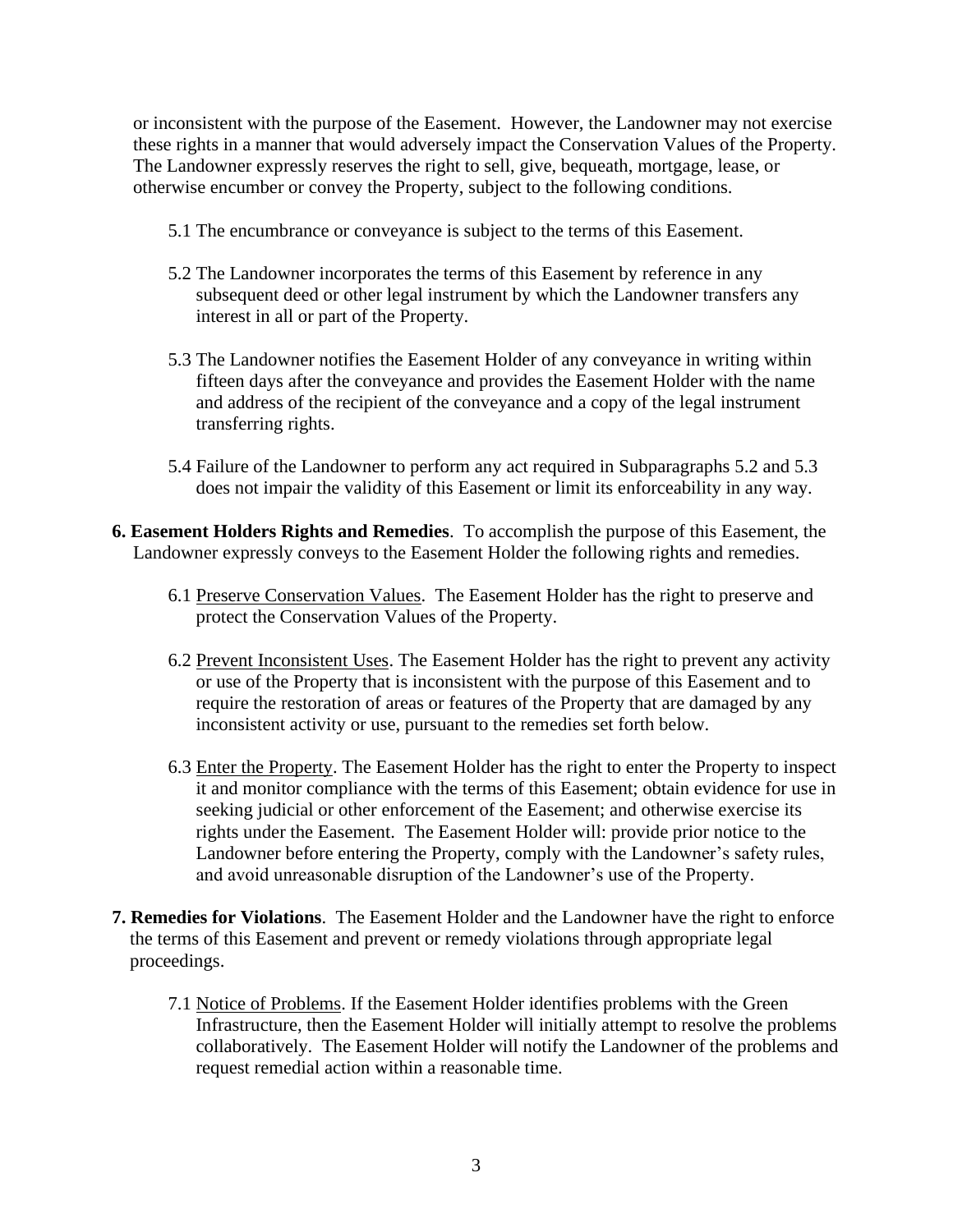- 7.2 Notice of Violation and Corrective Action. If the Easement Holder determines that a violation of the terms of this Easement has occurred or is threatened, the Easement Holder will give written notice of the violation or threatened violation and allow at least thirty (30) days to correct the violation. If the Landowner fails to respond, then the Easement Holder may initiate judicial action. The requirement for an initial notice of violation does not apply if, in the discretion of the Easement Holder, immediate judicial action is necessary to prevent or mitigate significant damage to the Property or if good faith efforts to notify the Landowner are unsuccessful.
- 7.3 Remedies. When enforcing this Easement, the Remedies available to the Easement Holder include temporary or permanent injunctive relief for any violation or threatened violation of the Easement, the right to require restoration of the Green Infrastructure to its condition at the time of the conveyance of this Easement, specific performance or declaratory relief, and recovery of damages resulting from a violation of the Easement or injury to any of the Conservation Values of the Property.
- 7.4 Enforcement Delays. A delay or prior failure of the Easement Holder to discover a violation or initiate enforcement proceedings does not waive or forfeit the right to take any action necessary to assure compliance with the terms of this Easement.
- 7.5 Waiver of Certain Defenses. The Landowner hereby waives any defense of laches, such as failure by the Easement Holder to enforce any term of the Easement, or estoppel, such as a contradictory statement or action on the part of the Easement Holder.
- 7.6 Acts Beyond Landowner's Control. The Easement Holder may not bring any action against the Landowner for any injury or change in the Property resulting from causes beyond Landowner's control, including, but not limited to, natural disasters such as fire, flood, storm, natural earth movement and natural deterioration, or prudent actions taken by the Landowner under emergency conditions to prevent or mitigate damage from these causes, provided that the Landowner notifies the Easement Holder of any occurrence that has adversely impacted or interfered with the purpose of this Easement.

#### **8. General Provisions.**

- 8.1 Amendment. The Landowner and Easement Holder may amend this Easement in a written instrument executed by both parties and recorded in the Office of the Register of Deeds for the county in which the Property is located, provided that no amendment will be allowed if, in the judgment of the Easement Holder, it:
	- a. diminishes the Conservation Values of the Property,
	- b. is inconsistent with the purpose of the Easement,
	- c. affects the duration of the Easement, or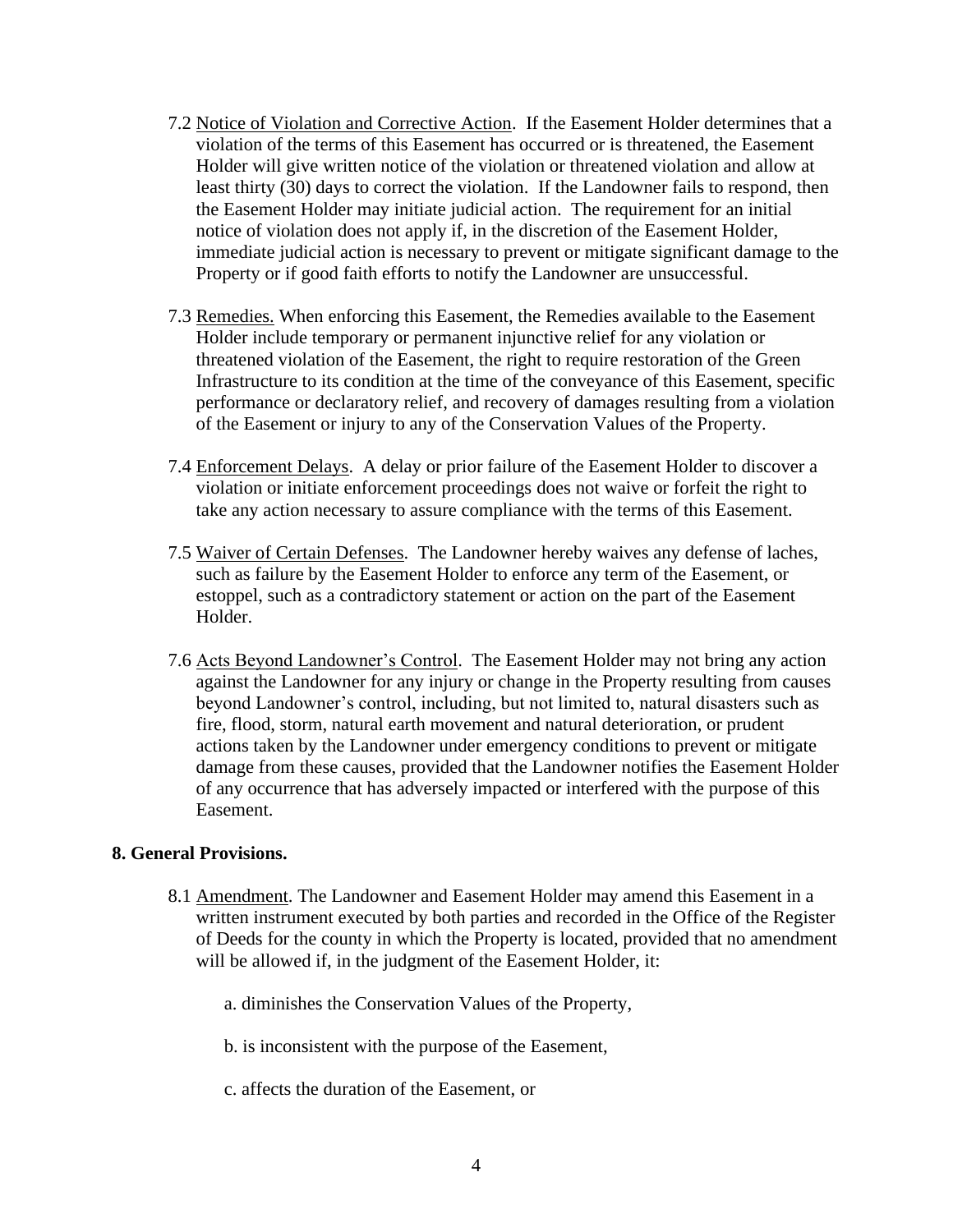- d. affects the validity of the Easement under Section 700.40 of the Wisconsin Statutes.
- 8.2 Assignment. The Easement Holder may convey, assign, or transfer its interests in this Easement to a unit of federal, state, or local government or to an organization that is (a) qualified within the meaning of Section 170(h)(3) of the Internal Revenue Code and in the related regulations or any successor provisions then applicable, and (b) qualified to hold conservation easements under Section 700.40 of the Wisconsin Statutes. As a condition of any assignment or transfer, any future holder of this Easement is required to carry out its purpose for the remainder of its term. The Easement Holder will notify the Landowner of any assignment at least thirty (30) days before the date of such assignment. However, failure to give such notice does not affect the validity of assignment or limit its enforceability in any way.
- 8.3 Captions. The captions in this Easement have been inserted solely for convenience of reference and are not part of the Easement and have no effect on construction or interpretation.
- 8.4 Controlling Law and Liberal Construction. The laws of the State of Wisconsin govern the interpretation and performance of this Easement. Ambiguities in this Easement will be construed in a manner that best effectuates the purpose of the Easement and protection of the Conservation Values of the Property.
- 8.5 Counterparts. The Landowner and Easement Holder may execute this Easement in two or more counterparts, which will, in the aggregate, be signed by both parties. Each counterpart will be accepted as an original instrument by any party who has signed it. In the event of any disparity between the counterparts produced, the recorded counterpart will be controlling.
- 8.6 Entire Agreement. This instrument sets forth the entire agreement of the Landowner and Easement Holder with respect to this Easement and supersedes all prior discussions, negotiations, understandings, or agreements relating to the Easement, all of which are merged into this Easement.
- 8.7 Extinguishment. This Easement may be terminated or extinguished before the expiration of its term, whether in whole or in part, only through judicial proceedings in a court of competent jurisdiction. Furthermore, the Easement may be extinguished only under the following circumstances: (a) exercise of the power of eminent domain or purchase in lieu of condemnation takes all or part of the Property or (b) the Landowner and Easement Holder agree that a subsequent, unexpected change in the condition of or surrounding the Property makes accomplishing the purpose of the Easement impossible.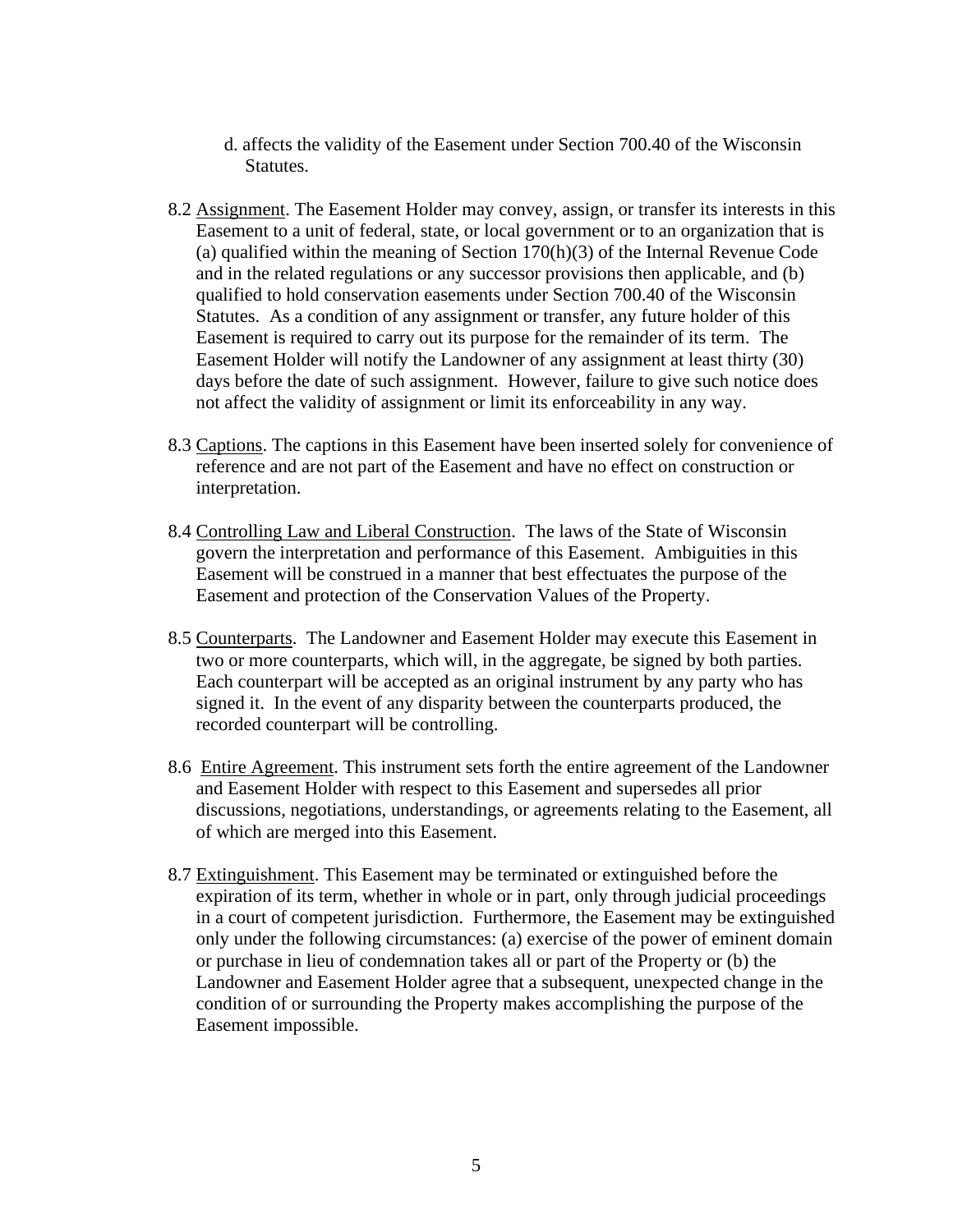- 8.8 Ownership Responsibilities, Costs and Liabilities. The Landowner retains all responsibilities and will bear all costs and liabilities related to the ownership of the Property, including, but not limited to, the following:
	- a*. Operation, upkeep, and maintenance.* The Landowner is responsible for the operation, upkeep, and maintenance of the Property.
	- b*. Control.* In the absence of a judicial decree, nothing in this Easement establishes any right or ability in the Easement Holder to:
		- (i) exercise physical or managerial control over the day-to-day operations of the Property;
		- (ii) become involved in the management decisions of the Landowner regarding the generation, handling, or disposal of hazardous substances; or
		- (iii) otherwise become an operator of the Property within the meaning of the Comprehensive Environmental Response, Compensation, and Liability Act of 1980, as amended ("CERCLA"), or similar laws imposing legal liability on the owner or operator of real property.
	- c*. Permits.* The Landowner remains solely responsible for obtaining applicable government permits and approvals for any construction or other activity or use permitted by this Easement and all construction, other activity, or use will be undertaken in accordance with applicable federal, state, and local laws, regulations, and requirements.
	- d*. Indemnification*. The Landowner releases and will hold harmless, indemnify, and defend the Easement Holder and its members, directors, officers, employees, agents, contractors, and the heirs, personal representatives, successors and assigns of each of them (collectively "Indemnified Parties") from and against all liabilities, penalties, fines, charges, costs, losses, damages, expenses, causes of action, claims, demands, judgments or administrative actions, including, without limitation, reasonable attorneys' fees, arising from or in any way connected with:
		- (i) injury to or the death of any person, or physical damage to any property, resulting from any act, omission, condition, or other matter related to or occurring on or about the Property, regardless of cause, unless due solely to the negligence of any of the Indemnified Parties;
		- (ii) the violation or alleged violation of, or other failure to comply with, any state, federal or local law, regulation, including without limitation, CERCLA, by any person other than the Indemnified Parties, in any way affecting, involving, or related to the Property;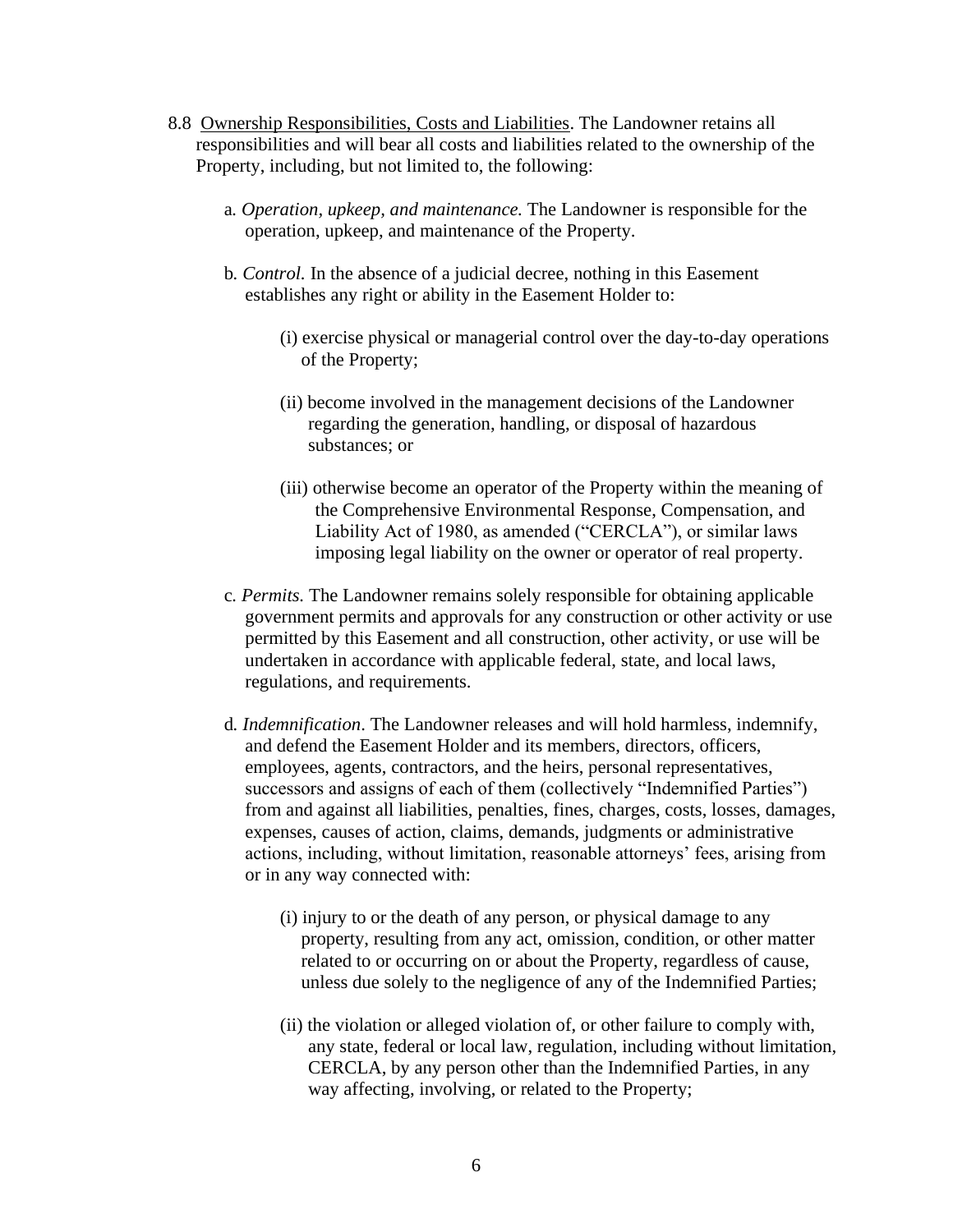- (iii) the presence or release in, on, from, or about the Property, at any time of any substance now or hereafter defined, listed, or otherwise classified pursuant to any federal, state, or local law, regulation, or requirement as hazardous, toxic, polluting, or otherwise contaminating to the air, water, or soil, or in any way harmful or threatening to human health or the environment, unless caused solely by any of the Indemnified Parties.
- e*. Taxes*. Before delinquency, the Landowner will pay all taxes, assessments, fees, and charges of whatever description levied on or assessed against the Property by competent authority (collectively "Taxes"), including any taxes imposed upon or incurred in response to this Easement, and will furnish the Easement Holder with satisfactory evidence of payment upon request.
- 8.9 Recording. The Easement Holder will record this Easement in the Office of the Register of Deeds for the county in which the Property is located and may re-record it or any other document necessary to protect its rights under this Easement.
- 8.10 Severability. If any provision or specific application of this Easement is found to be invalid by a court of competent jurisdiction, then the remaining provisions or specific applications of this Easement will remain valid and binding.
- 8.11 Successors. This Easement is binding upon and inures to the benefit of the Landowner and Easement Holder and their respective personal representatives, heirs, successors, and assigns, and will continue as a servitude running with the Property for the term of the Easement.
- 8.12 Terms. The terms "Landowner" and "Easement Holder," wherever used in this Easement, and any pronouns used in their place, mean either masculine or feminine, singular or plural, and include the personal representatives, heirs, successors, and assigns of the Landowner and Easement Holder.
- 8.13 Warranties and Representations. The Landowner warrants and represents that:
	- a. The Landowner and the Property comply with all federal, state, and local laws, regulations, and requirements applicable to the Property and its use;
	- b. No civil or criminal proceedings or investigations are pending or threatened that would in any way affect, involve, or relate to the Property. No facts or circumstances exist that the Landowner might reasonably expect to form the basis for any proceedings, investigations, notices, claims, demands or orders; and
	- c. The person signing this Easement has authority to grant this Conservation Easement to the Easement Holder.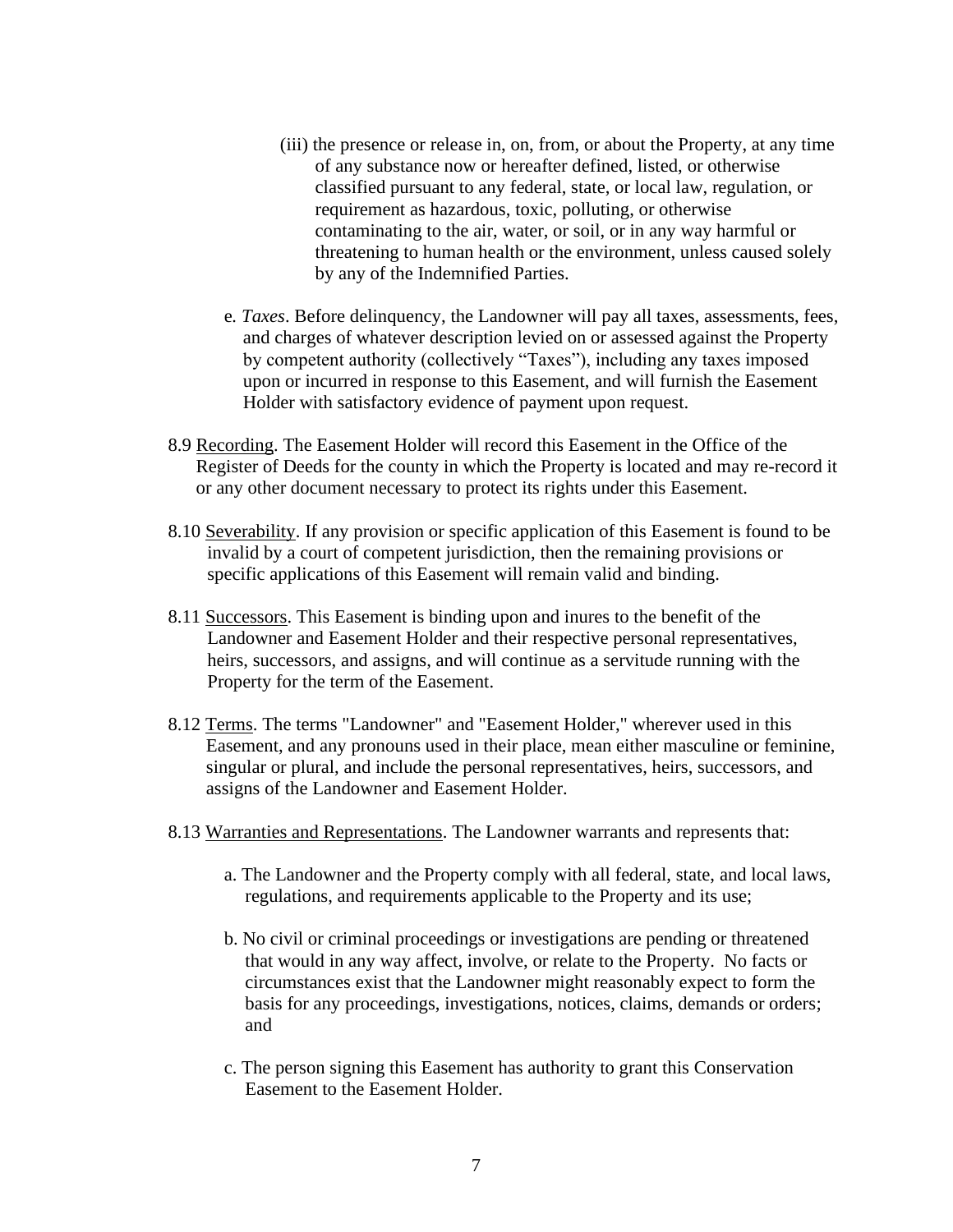#### GRANT OF INTEREST TO DISTRICT

As County Executive of Milwaukee County, I execute the foregoing Limited Term Conservation Easement and acknowledge the same on this \_\_\_\_\_\_\_ day of \_\_\_\_\_\_\_\_\_\_\_\_\_\_\_\_\_\_\_\_\_\_\_\_

By: \_\_\_\_\_\_\_\_\_\_\_\_\_\_\_\_\_\_\_\_\_\_\_\_\_\_\_\_\_\_\_\_\_\_\_\_\_\_\_

\_\_\_\_\_.

David Crowley County Executive

 $\text{By:}\_$ 

George L. Christenson Date County Clerk

County Corporation Counsel Approval and Authentication

\_\_\_\_\_\_\_\_\_\_\_\_\_\_\_\_\_\_\_\_\_\_\_\_\_\_, as a member in good standing of the State Bar of Wisconsin, hereby approves the signatures of the County Executive and County Clerk and authenticates the signatures according to Wis. Stat. sec. 706.06 so this document may be recorded per Wis. Stat. sec. 706.05(2)(b).

|       | State Bar Number: 2008. [19] March 2014. [19] March 2014. [19] March 2014. [19] March 2014. [19] March 2014. [ |
|-------|----------------------------------------------------------------------------------------------------------------|
|       |                                                                                                                |
| Date: | <u> 1990 - Johann Barbara, martin amerikan bashkan a</u>                                                       |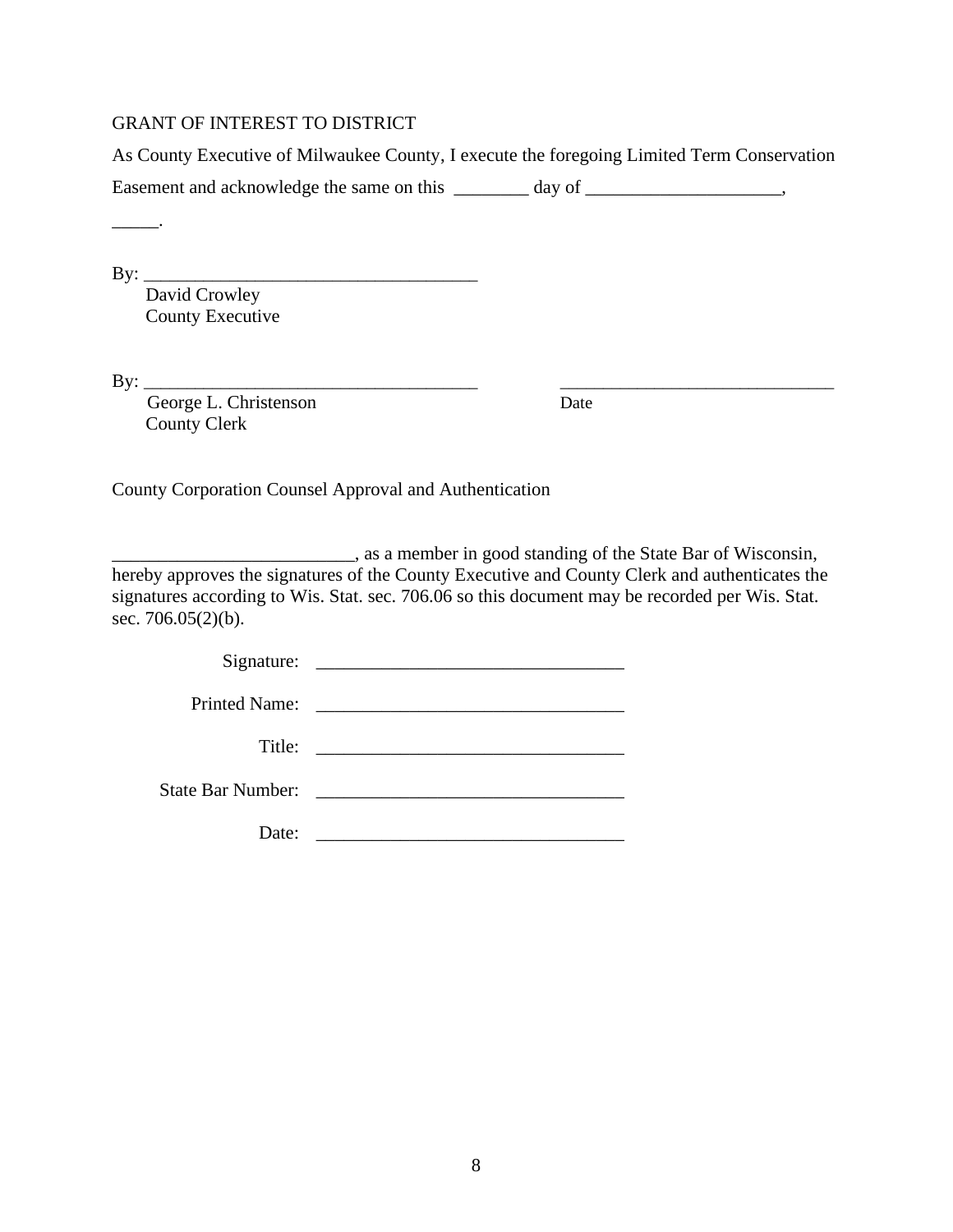#### ACCEPTANCE OF EASEMENT HOLDER'S INTEREST

The Milwaukee Metropolitan Sewerage District accepts the foregoing Limited Term

Conservation Easement on this  $\_\_\_\_$  day of  $\_\_\_\_\_\_\_$ 

By:\_\_\_\_\_\_\_\_\_\_\_\_\_\_\_\_\_\_\_\_\_\_\_\_\_\_\_\_\_\_\_\_\_\_\_\_\_\_\_\_\_\_\_\_\_\_\_\_

Kevin L. Shafer, P.E. Executive Director

STATE OF WISCONSIN

MILWAUKEE COUNTY

On this \_\_\_\_\_ day of \_\_\_\_\_\_\_\_\_\_\_\_\_\_\_\_\_, \_\_\_\_\_, the person known as Kevin L. Shafer

came before me and executed the foregoing instrument and acknowledged the same.

\_\_\_\_\_\_\_\_\_\_\_\_\_\_\_\_\_\_\_\_\_\_\_\_\_\_\_\_\_\_\_\_\_\_\_ Signature of Notary Public

Notary Public, State of \_\_\_\_\_\_\_\_\_\_\_\_\_\_\_\_\_\_\_\_

My Commission expires \_\_\_\_\_\_\_\_\_\_\_\_\_\_\_\_\_\_\_\_\_\_\_\_\_\_\_\_\_\_.

Approved as to Form: \_\_\_\_\_\_\_\_\_\_\_\_\_\_\_\_\_\_\_\_\_\_\_\_\_\_\_\_\_\_\_\_\_

Attorney for the District

Thomas A. Nowicki, Staff Attorney, Milwaukee Metropolitan Sewerage District, drafted this conservation easement.

**EXHIBITS** EXHIBIT A Description of the Property EXHIBIT B Map Showing the Location of the Property EXHIBIT C Map Showing the Green Infrastructure Subject to this Easement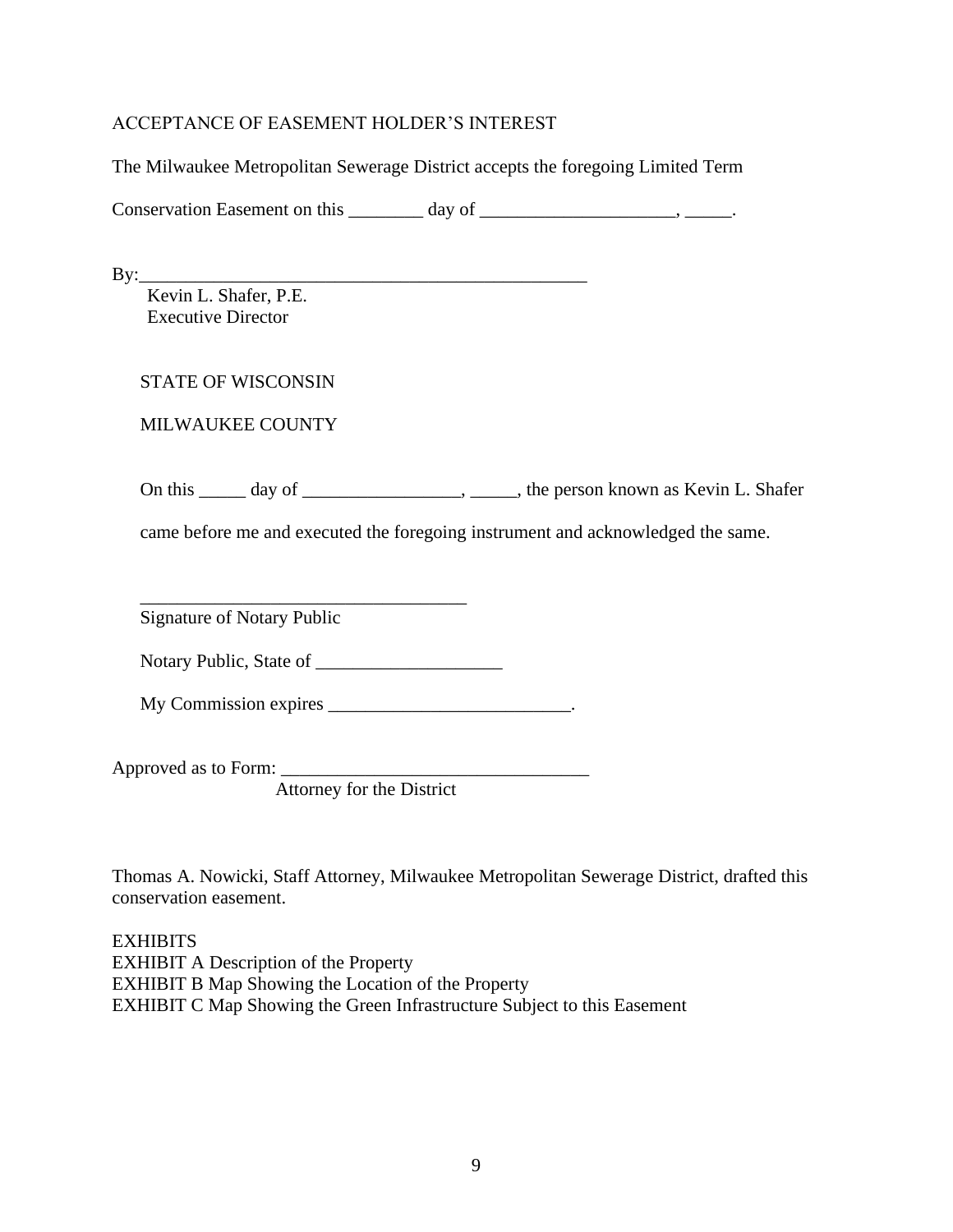### EXHIBIT A

## **DESCRIPTION OF THE PROPERTY**

|          | <b>Address: 1700 N LINCOLN MEMORIAL DR</b>                                    |
|----------|-------------------------------------------------------------------------------|
| Tax Key: | 3560145110                                                                    |
|          | <b>Legal Description:</b> GLIDDEN & LOCKWOOD'S ADDITION IN NW 1/4 SEC 22-7-22 |
|          | BLOCK 9 (PART LOTS 2 THRU 18) LYING ELY OF FORMER C                           |
|          | NW RR ROW & LANDS ADJ BETW SD SUBD-WLY LIN                                    |
|          | TERRACE AV-LAKE MICHIGAN-W LI SW 1/4 SEC 22-7-22 EXC                          |
|          | (MILW RIVER FLUSHING TUNNEL STATION BETW N LINCOLN                            |
|          | MEM DR & 270' SE & PAR WITH SE LI N SUMMIT AV & EXT OF                        |
|          | NE LI LOT 4 & SE LI LOT 2 BLK 9 SD SUBD EXT SELY & PIECE                      |
|          | OF LAND 250' BY 200.57' KNOWN AS THE OLD COAST GUARD                          |
|          | STATION MCKINLEY PARK & STS & DRIVEWAYS)                                      |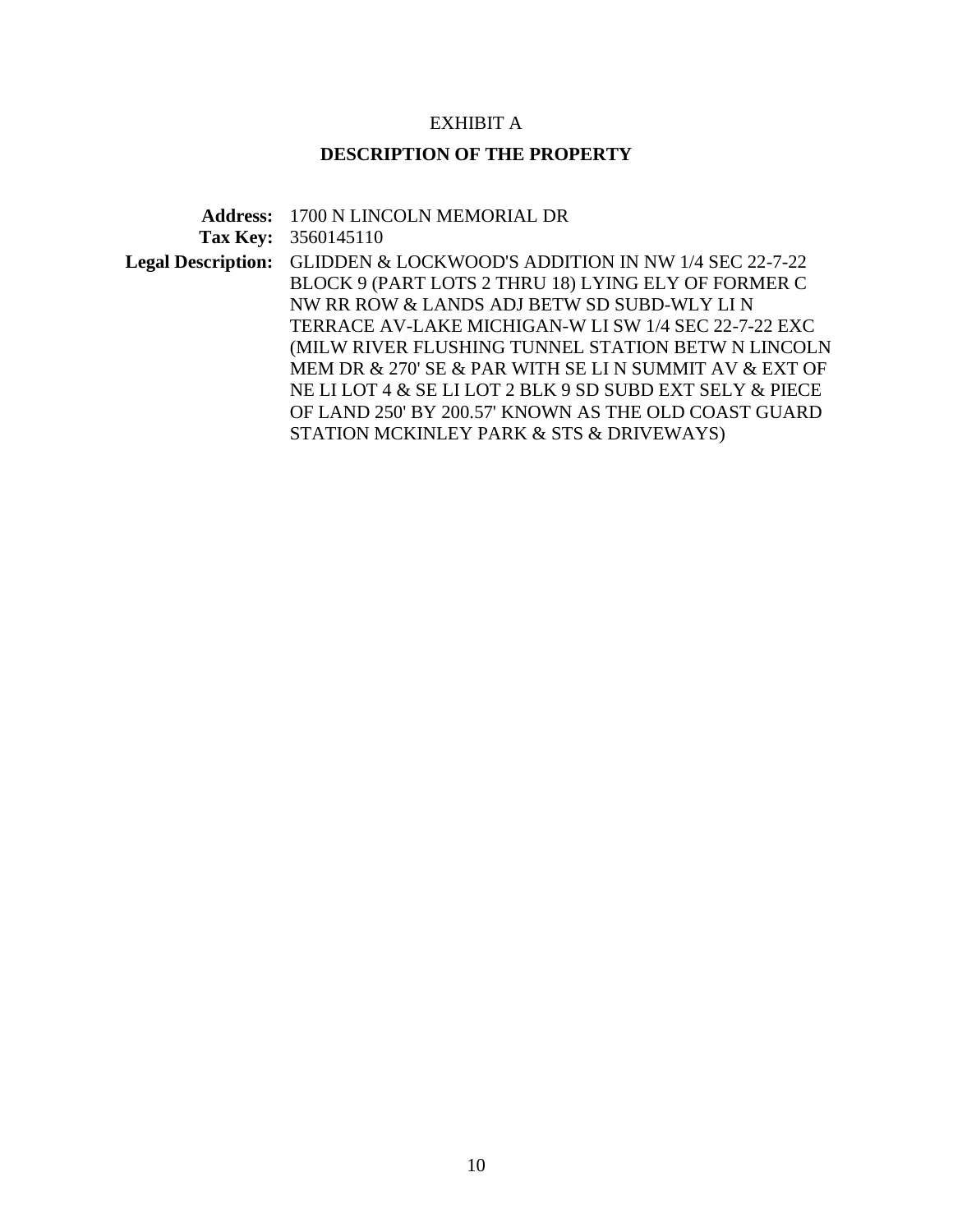# EXHIBIT B **MAPS SHOWING THE LOCATION OF THE PROPERTY**